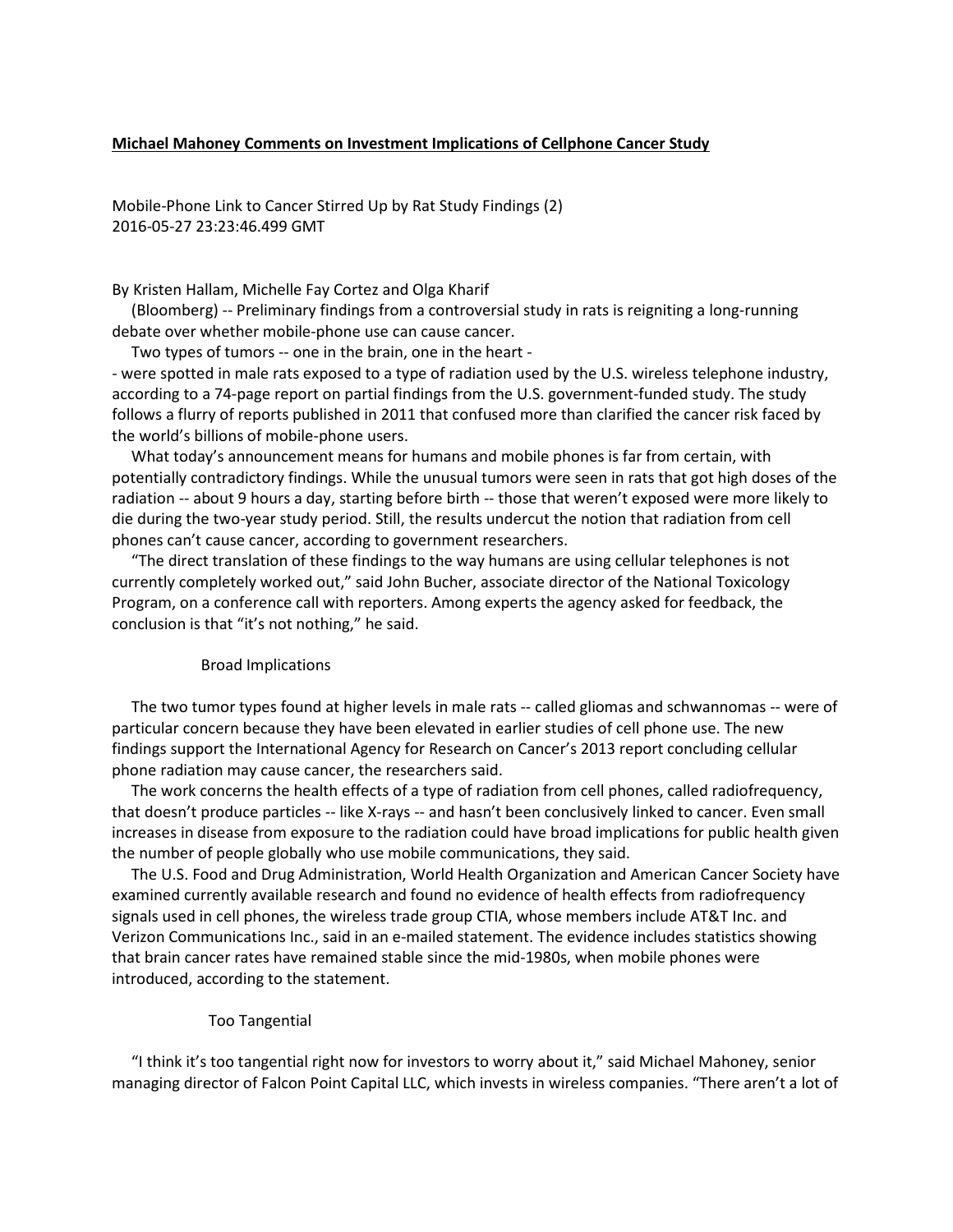people who are going to stop using their cell phones because of their effect on mice. There are no investment expectations right now."

 Other studies have suggested a low level of risk from cell phones, and consumers are advised to use some precautions to minimize harmful exposures, said Chetan Sharma, an independent wireless consultant.

 The NTP results weren't formally peer-reviewed or published by a scientific journal. Instead, they were posted on a website hosted by Cold Spring Harbor Laboratory in New York that allows researchers to share raw data. Bucher said the approach allows scientists and others to weigh in on the findings, which will be taken into consideration.

### Males Only

 "This is a way of crowd-sourcing the scientific evaluations," he said. "It's one of the ways we need to evaluate science in the future."

 The small increase of cancer observed in the rats in the study was likely the result of whole-body exposure to the radiation, the researchers said. They had higher confidence in the link between the radiation and the heart tumors. Cancer only appeared in male rats, with no significant effects seen in females.

 Among 90 rats exposed to high doses of one type of radiation from cell phones, called GSM, two developed brain cancers and six developed heart tumors. In another group of 90 rats exposed to a different type of cell phone radiation, called CDMA, three developed brain cancers and heart tumors grew in five. None of the unexposed rats developed these cancers, which was also surprising, since it's normal to find at least some.

The unexpected results will shift researchers'

understanding of the interplay between radiofrequency radiation and cancer risk, said Otis Brawley, chief medical officer of the American Cancer Society. More study is needed to determine exactly how the results of high-dose radiation in rats compares to the lower levels that cell phone users are exposed to, said Brawley, pointing out that newer technology is using even lower transmission strength and leads to less exposure.

#### Seeking Explanations

 The longer average life among animals that were exposed to radiation also left the researchers looking for an explanation.

It's possible that the rats who developed cancers were simply older, and more vulnerable to disease. The research will be completed in the second half of next year, with draft reports available for review and comment by the end of 2017.

 "The results do not appear consistent with the cancer rates within the human population, nor with the majority of other experimental research, even at the very high exposure levels, which are many times higher than humans are exposed to," Rodney Croft, director of the Australian Centre for Electromagnetic Bioeffects Research, said in an e-mailed statement on Friday.

 The Federal Communications Commission said it was aware of the National Toxicology Program's ongoing research on radiation from cell phones.

 "We will continue to follow all recommendations from federal health and safety experts including whether the FCC should modify its current policies and RF exposure limits," said Neil Grace, an FCC spokesman.

--With assistance from Todd Shields.